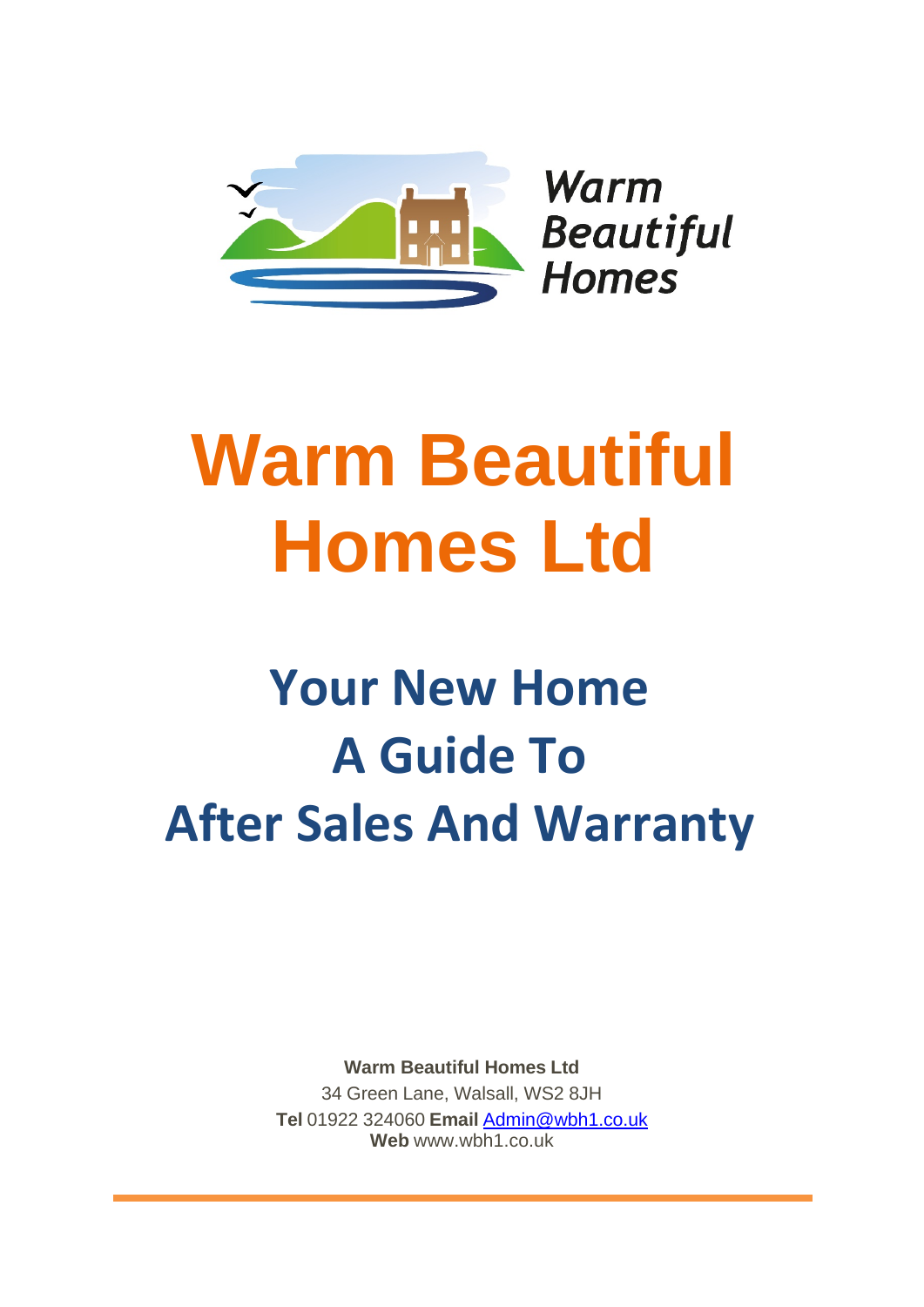

#### **Welcome**

Barn conversions are popular because of their location, their design and their environmental credentials.

As developers, we are committed to providing homes that not only meet your aspirations but meet all of the regulations in place.

We have worked hard to complete your new home. It has been checked fully before you move in and comes with our 6 points of reassurance pledge. Our pledge includes 10 year structural warranty underwritten by ICW, a 2 year workmanship warranty and emergency cover for the first year.

#### **Your Team**

To make sure that you are totally satisfied with all aspects of your new home, we provide a comprehensive after-sales and warranty service. Our dedicated team under manager Chris Maund is there to help every step of the way.

From snagging to sorting out problems we want to make it easy to enjoy your new home. We have dedicated tradesmen available to carry out repairs, fix snags and address any warranty issues. But it doesn't end there, we can make any changes that you want to your new home, when you ask.

This means that the same high standards that we used to construct your home will be maintained and your 2 year warranty will be fully in tact. Our fully qualified operatives are directly employed by us, through our group company Fixability Ltd.

They are fully qualified, fully insured and Enhanced DBS checked. We are registered with all of relevant the trade bodies including NAPIT to ensure only the highest of standards.

#### **Warm Beautiful Homes Ltd.**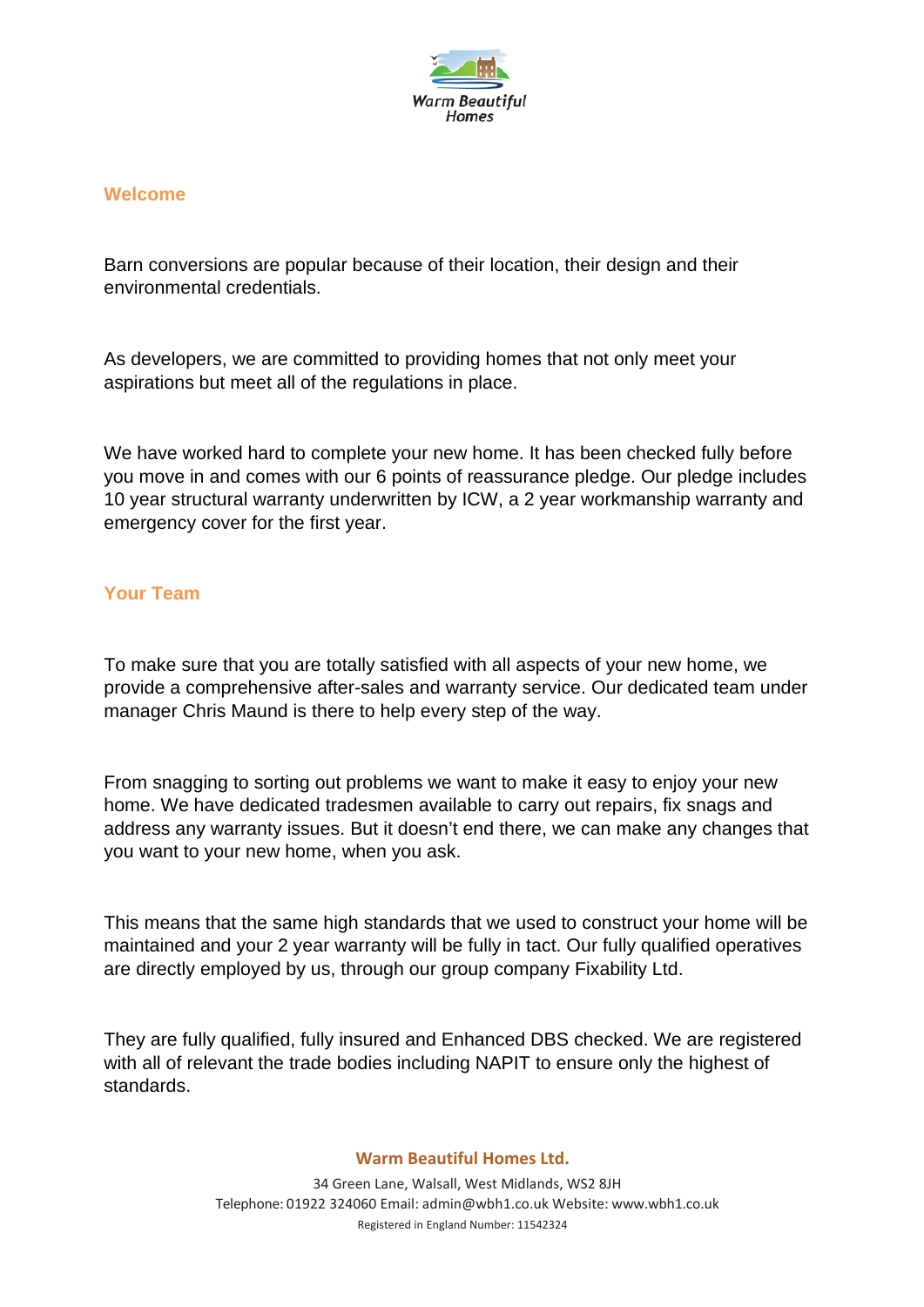

### **Prior to completion**

Prior to completion, we will endeavour to meet with you and give you a tour of your new home. This will not only give you an opportunity to meet directly with the team responsible for your home's aftercare but will also enable you to explore the features of your home, confirm that the specifications you requested are in place, as well as draw our attention to any issues you may identify during this tour.

#### **Insurance and Utilities**

Immediately on taking possession you should ensure that you have adequate building and contents insurance covering all of the buildings including any garages and sheds.

We will liaise with you to ensure the smooth transition of the utilities including gas and water to your account. We will have taken a meter reading immediately before you move in.

#### **Expectations**

Buildings are not rigid objects – they will move and make noises as they expand and contract and surfaces, joints and joins move. They will react to the amount of heat applied and to the weather conditions. This does not mean that there is anything wrong with the building.

#### **Obligations**

We are responsible for rectifying any defects that you could not reasonably have been expected to see at the time of moving in, as well as those that develop within this time period. We are not responsible for repairing damage caused to the property by other workers or yourselves.

All homes require a degree of regular and normal maintenance to be carried out by the homeowner, or by you instructing a trained professional.

#### **Warm Beautiful Homes Ltd.**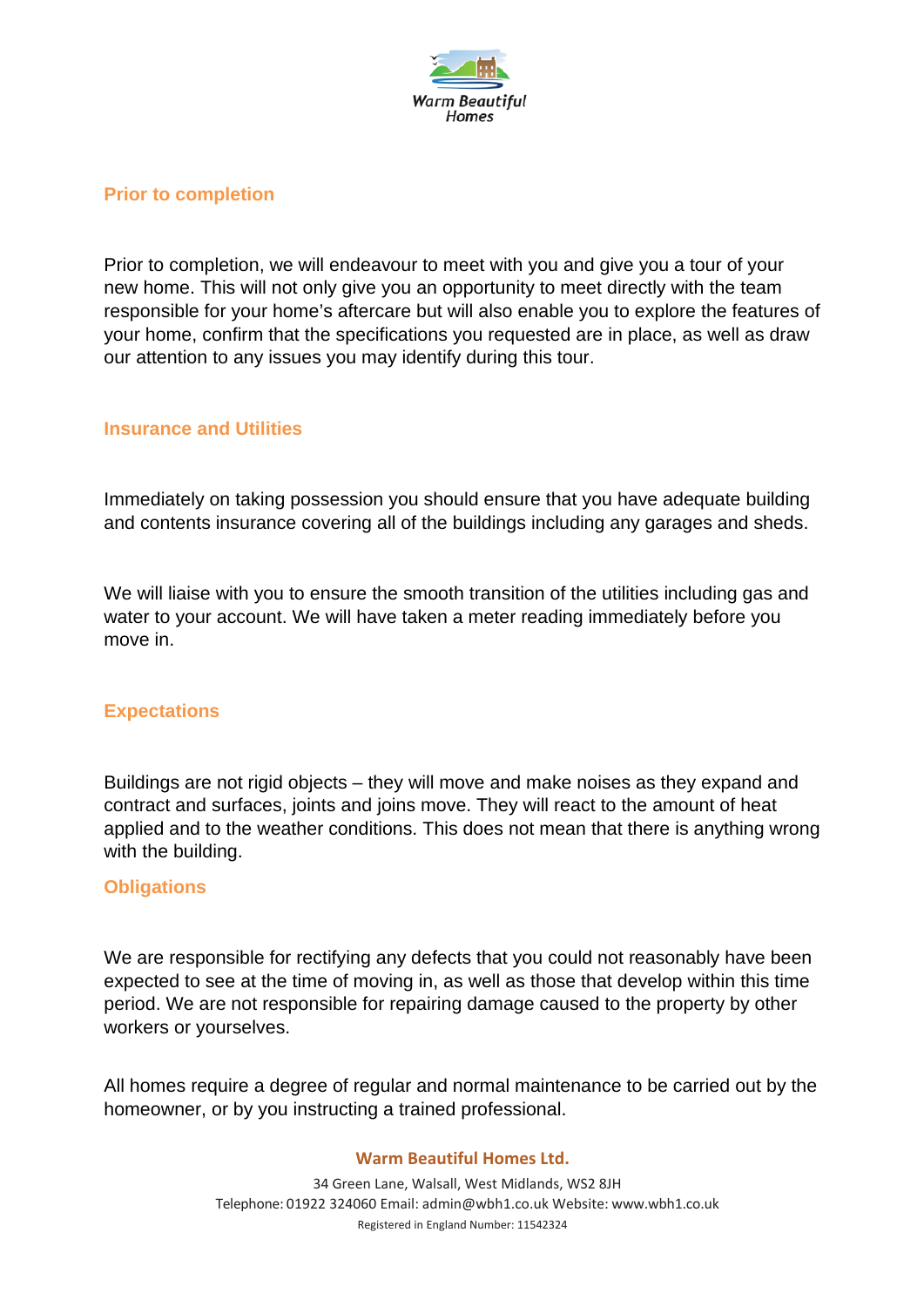

#### **Materials in General**

In the design process we choose which materials and appliances to install and use. The design choices are governed by the requirements of Building Regulations and the Planning Permission criteria together with our intention to design a first class home.

It is possible that you or we would not make the same material choices again, however that does not mean that materials or appliances should be replaced.

### **Appliances**

We chose the appliances we install with care to meet the high standards of your new home. Generally the instruction manuals and documentation are left with the appliance. The appliances come with the manufacturers warranty. You may wish to complete the manufacturers warranty registration procedure.

In the event that the appliance becomes faulty please contact the manufacturer directly in order that they can gain access to repair the appliance, if appropriate.

#### **Snags**

When you inspect your home, you may find that despite our best efforts some snags and problems. The usual practice is for these items to appear in a "snagging list, which we will correct at no charge.

We therefore recommend that you undertake a detailed inspection of a new home when you move in and advise us immediately of any concerns you might have.

**Warm Beautiful Homes Ltd.**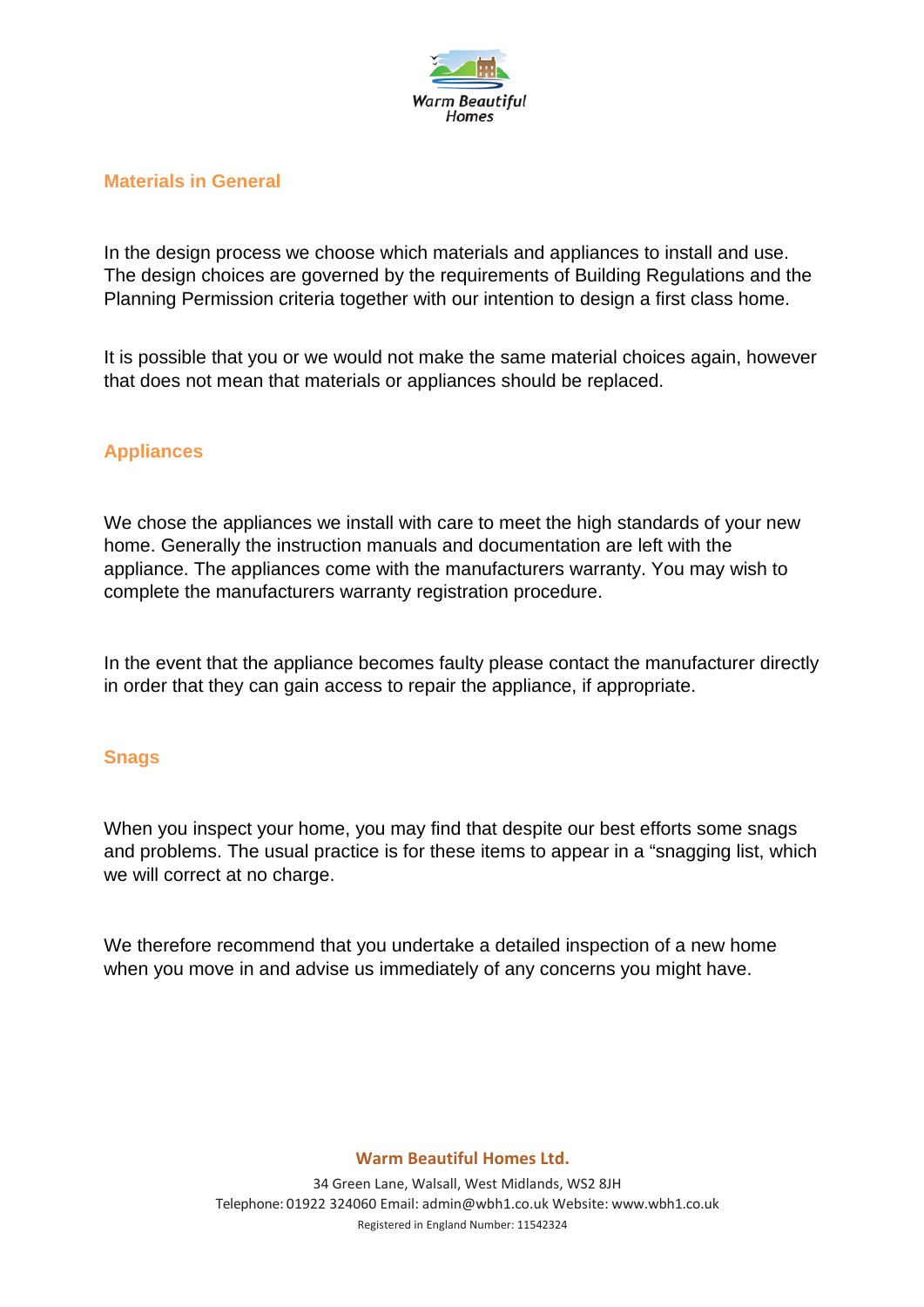

# **Warranty**

Our warranty covers defective workmanship. It does not cover damage caused:

- By misuse
- Caused accidentally, for example scratching of wood.
- Cover damage caused by acts of god.
- Incorrect usage
- Overloading and straining
- Weathering and shrinkage
- Animals or insects

# **The First Years of Ownership**

New homes require special care and attention when occupied for the first time and needs to adjust to the demands of family living.

The materials used may have high initial moisture contents which can take up to a year, or even longer to dry out. Wood is a natural product, and it is not consistent throughout. It will absorb moisture and expand, contract, and move. It will also dry out and shrink.

Wooden doors will expand and contract. Wooden beams will move in relation to their substrate and windows will also move. The process is a natural one and will continue.

#### **Warm Beautiful Homes Ltd.**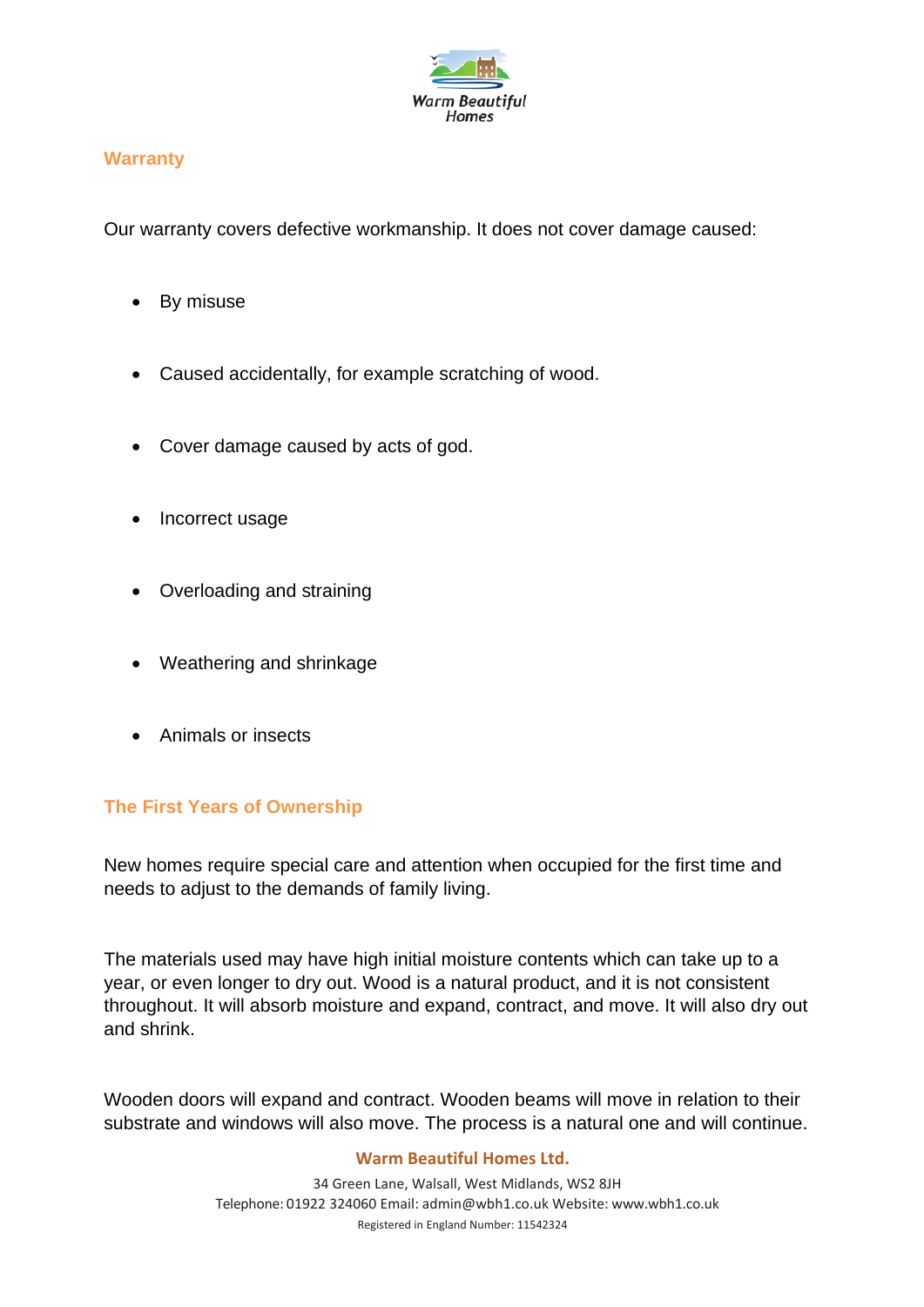

As the drying out process takes place, it is inevitable that small cracks will occur in plasterwork and woodwork - this is quite normal and nothing to worry about.

We are not legally obliged to rectify these cracks so it is important that you do all that you can to minimise the impact of drying out.

# **The following simple advice should assist in achieving this:**

• Use the central heating system as sparingly as possible during the first few weeks of occupation, even if you move in during the winter months. Try to maintain an even temperature rather than bursts of high temperature.

• Cracks should be left as long as possible before filling to ensure that the shrinkage process has completed.

Another by-product of drying out is excessive moisture in the air. This, together with everyday household activities, may cause condensation to occur on cold surfaces such as windows, doors and external walls.

This can be lessened by:

• Keeping the home as well-ventilated as possible, either by opening windows or ensuring any permanent trickle vents in the windows are left open, even during winter

- Covering pots and pans when cooking and switching off the kettle after boiling
- Closing kitchen and bathroom doors to prevent the spread of steam
- Wiping away condensation that may form on windows and sills

#### **Warm Beautiful Homes Ltd.**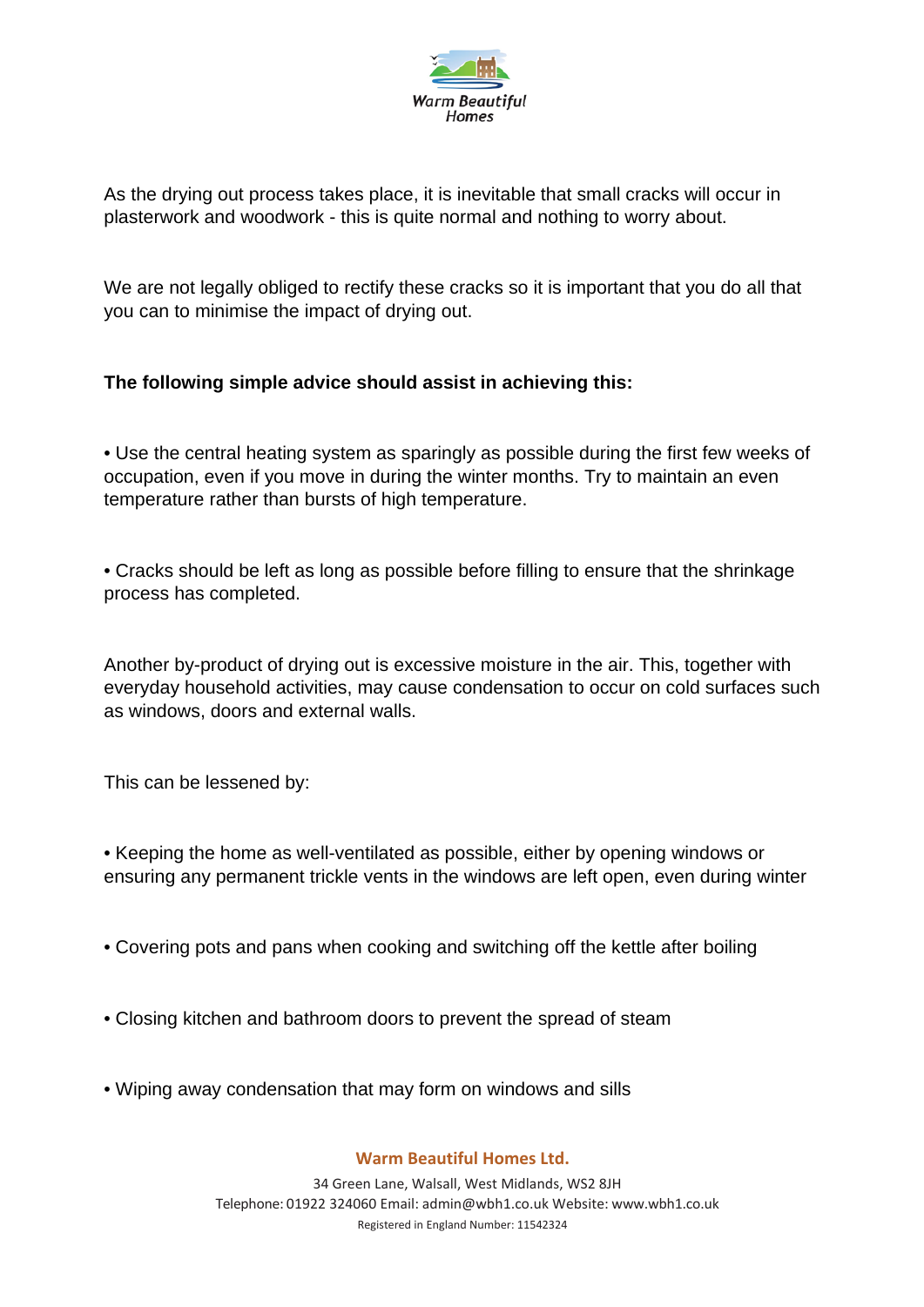

- Avoiding the use of portable gas or paraffin heating appliances
- Drying clothes outdoors wherever possible.
- Use extractor fans in the kitchen and bathroom areas when cooking or bathing.

The appearance of deposits on the external and internal walls is a visible sign of the home drying out; this is caused by natural seepage of salts from the brick or block work. They can be removed internally by brushing or wiping away. Externally, natural wind and rain conditions will usually cause the salts to disappear in time.

#### **Maintaining Your New Home**

Regular maintenance of your home is essential to retain the appearance and to ensure long term durability of the components and materials used in the construction.

Examples of regular maintenance will include:

- Boilers annual service and maintenance contract
- Windows (softwood) redecorate as necessary, typically stain every 3 years, or paint every 5 years; lubricate ironmongery when required
- Plastic gutters replacement of rubber seals as necessary, typically at 15 year intervals; inspect and clean out annually.

If a defect occurs that arises from your failure to carry out reasonable or recommended maintenance, your warranty may be affected.

#### **Warm Beautiful Homes Ltd.**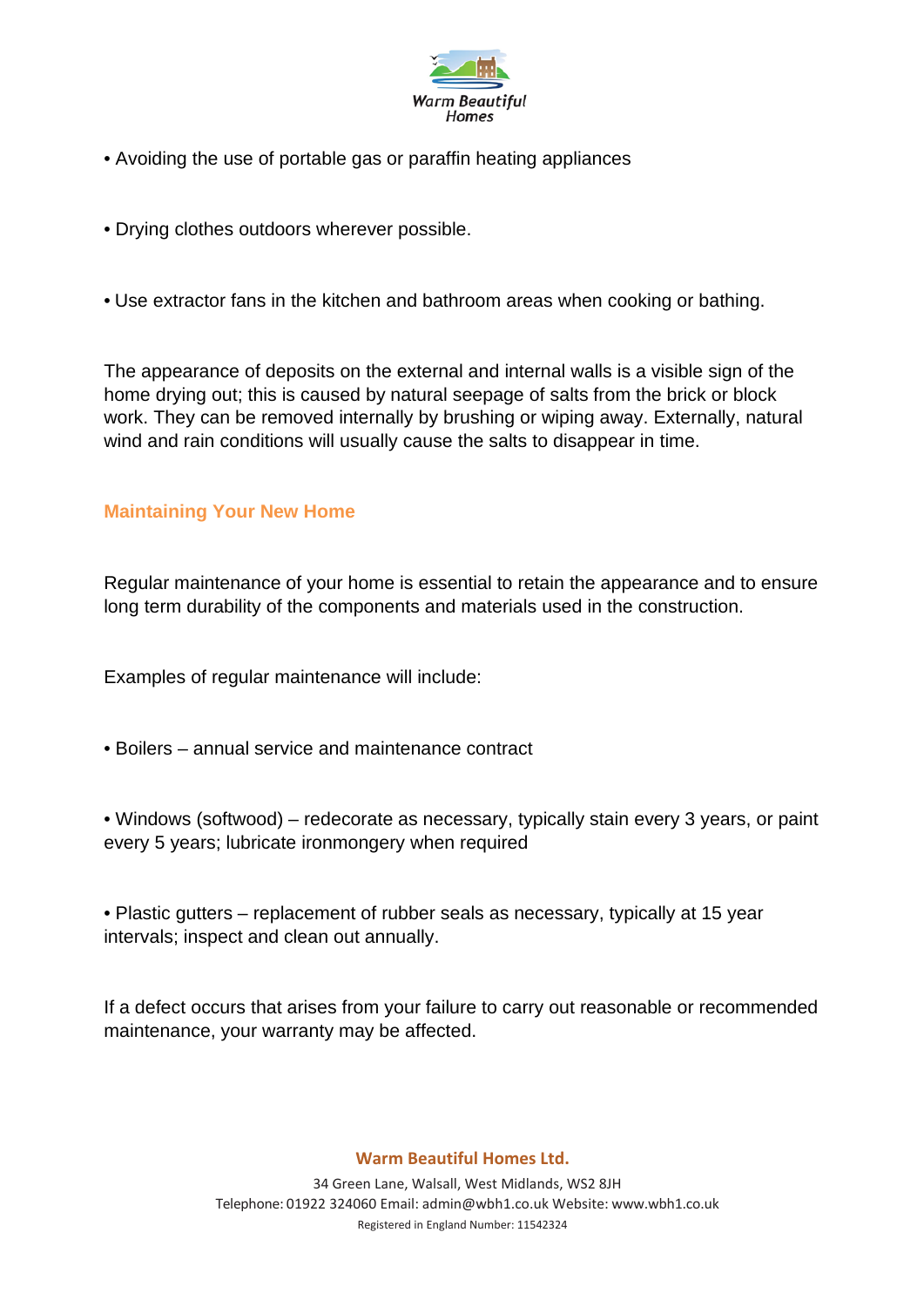

#### **Grout and Sealant**

After each bath or shower, we recommend you wipe any moisture off your tiles to help maintain their appearance and prevent build-up of dirt. Movement in the fabric of the house may cause seals to fail.

Any mildew that does appear should be cleaned with a suitable household cleaning product.

You should check your grout and sealant regularly and carry out any repairs as required.

### **External woodwork**

External finishes will dull over time and, where appropriate, should be washed on a regular basis.

Outside woodwork should be regularly repainted or stained to preserve the wood.

The first repainting outside will probably be needed after 2 years, you may need to do this more often if you live by the sea or in an exposed area.

#### **DIY And Alterations**

We all want to make our mark on our homes and create a finish to suit our personal taste. This can range from simple decoration, the addition of fixtures and fittings, or more major alteration and extension.

#### **Decoration**

After 12 months the drying out process should be complete, and it should be safe to redecorate. Drying out and shrinkage cracks should be filled with a good quality flexible filler.

#### **Warm Beautiful Homes Ltd.**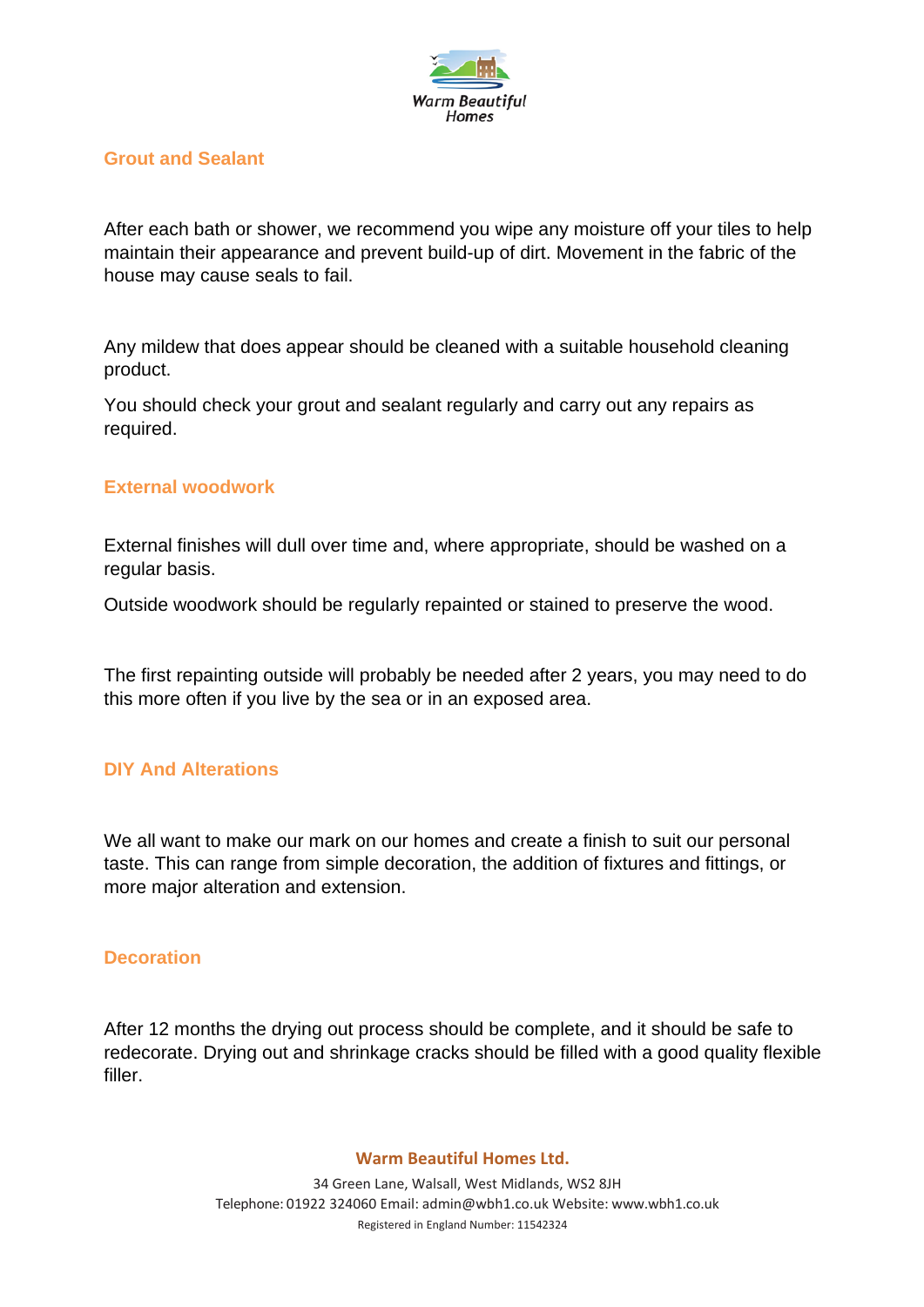

Care should be taken if you intend to remove paper from a plasterboard partition wall, as aggressive scraping may damage the surface.

Many interior walls within modern homes will be constructed of lightweight timber or metal stud partitioning, faced with plasterboard. Tapping the walls will indicate if this is the case.

For heavy items such as cabinets, bookshelves, etc it will be necessary to locate the studwork behind the plasterboard into which the fixing must be made. Studwork detecting devices are available from DIY stores, which can also detect concealed pipework and wiring.

#### **Alterations**

Whilst alterations can personalise your home, it is important that these are undertaken with great care to avoid causing damage and invalidating the warranty cover on your home.

Even seemingly lightweight partitions may be providing additional support to the structure of the home. Always seek professional advice prior to removing walls within your home.

Alterations might include:

- Partition removal
- Changes to plumbing, electrical and drainage services
- Replacing windows and doors
- Laying a patio or new paving which may raise external ground levels

#### **Warm Beautiful Homes Ltd.**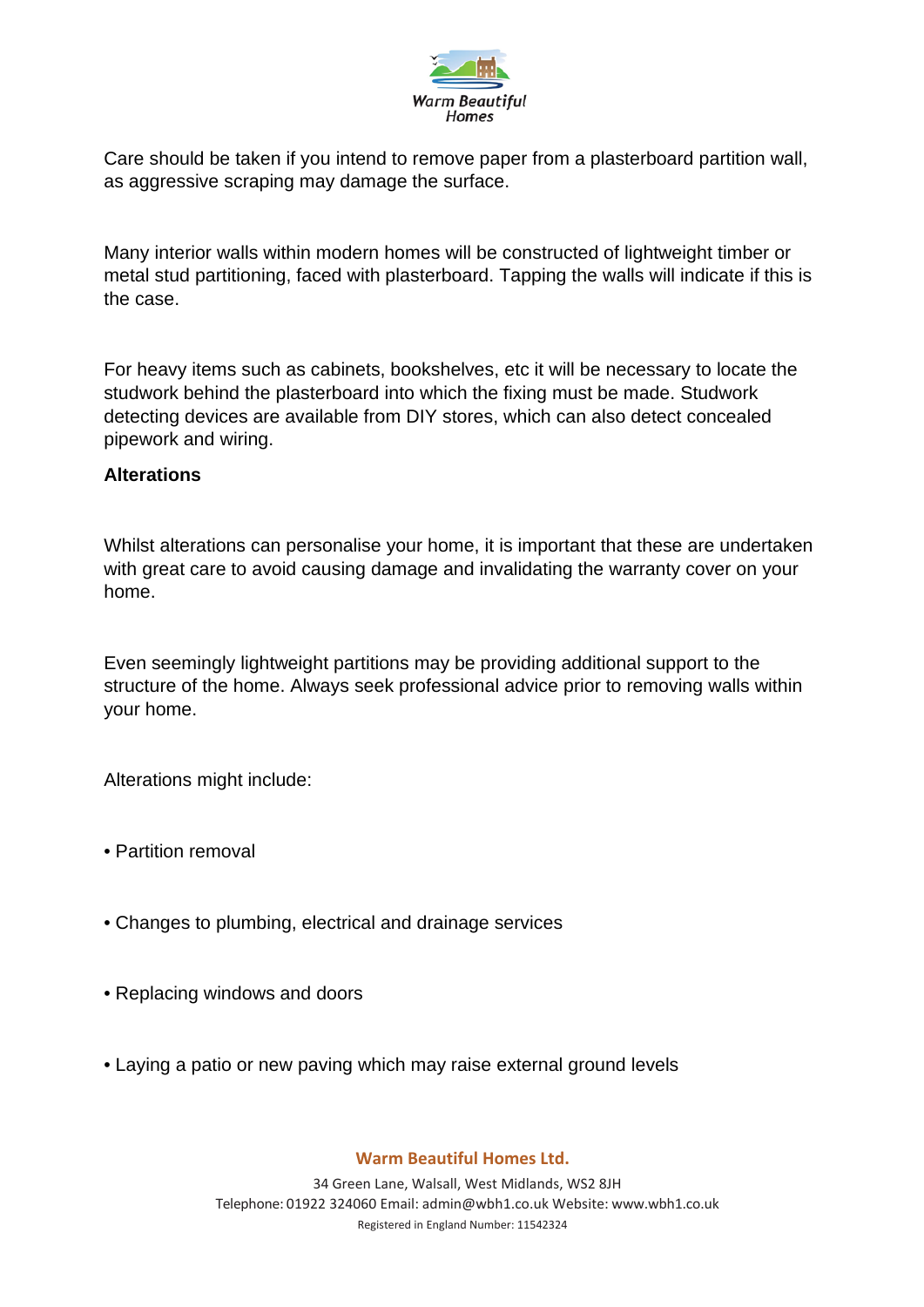

# **Extensions**

An extension to your home might include:

- Loft conversion
- Conservatory
- Garage
- Porch

Whatever alterations or extensions you're thinking of making, you should always seek advice from an appropriately qualified structural engineer, building surveyor or architect. You should also refer to your title deeds or lease to ensure the construction is permissible.

It is important to note that any alterations or extensions to your home will not be covered by the structural warranty policy: neither will any damage to your home caused by the work undertaken.

Any of the above might require planning permission, Building Regulation approval and, possibly, approval from us prior to carrying out the works and voiding the warranty.

#### **Hazards**

Whilst your home has been designed and built with your health and safety in mind, there are some hazards that can't be avoided.

Below are some examples of these and how you can ensure you mitigate against potential harm to yourself and your home.

**Warm Beautiful Homes Ltd.**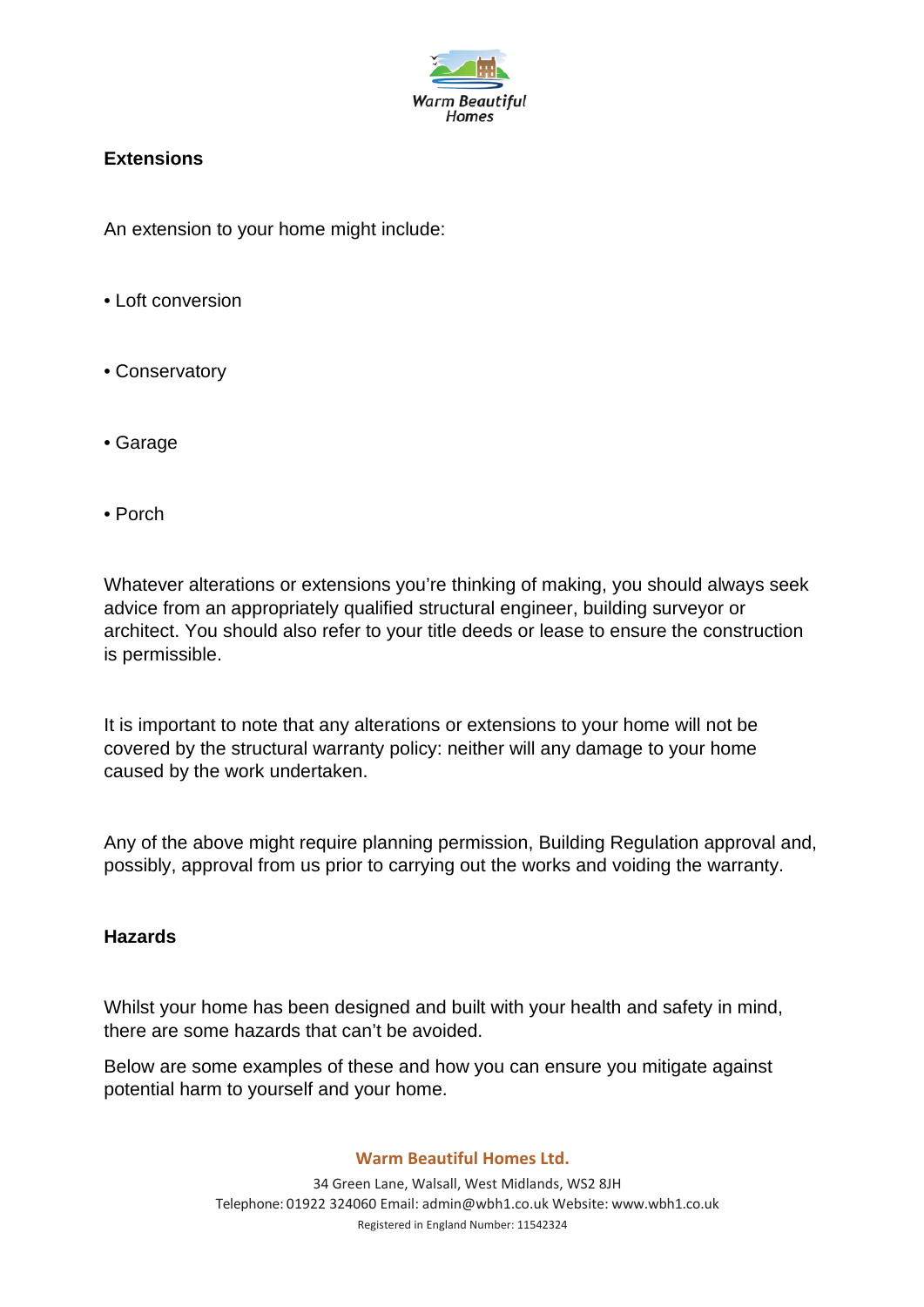

## **Gas safety**

- Do not seal off vents supplying fresh air to appliances such as boilers
- Always ensure that repairs, maintenance and installation of gas appliances and systems are undertaken by engineers listed on the Gas Safe Register
- Ensure appliances are serviced at least once a year
- Be aware of the location of the gas tap to enable the service to be turned off if you suspect a gas leak

### **Electrical safety**

- Always ensure that alterations to the electrical system are undertaken by e.g., NAPIT or NICEIC certified and approved installer
- Do not overload socket outlets
- Never operate electrical equipment or switches with wet hands
- Do not use portable electrical appliances in the bathroom
- Always connect to the mains with an ELCB (Earth Leakage Circuit Breaker) when using electrical appliances in the garden
- Never tamper with smoke alarms or detectors. These have been provided for your safety and should be tested regularly as recommended by the manufacturer.

#### **Warm Beautiful Homes Ltd.**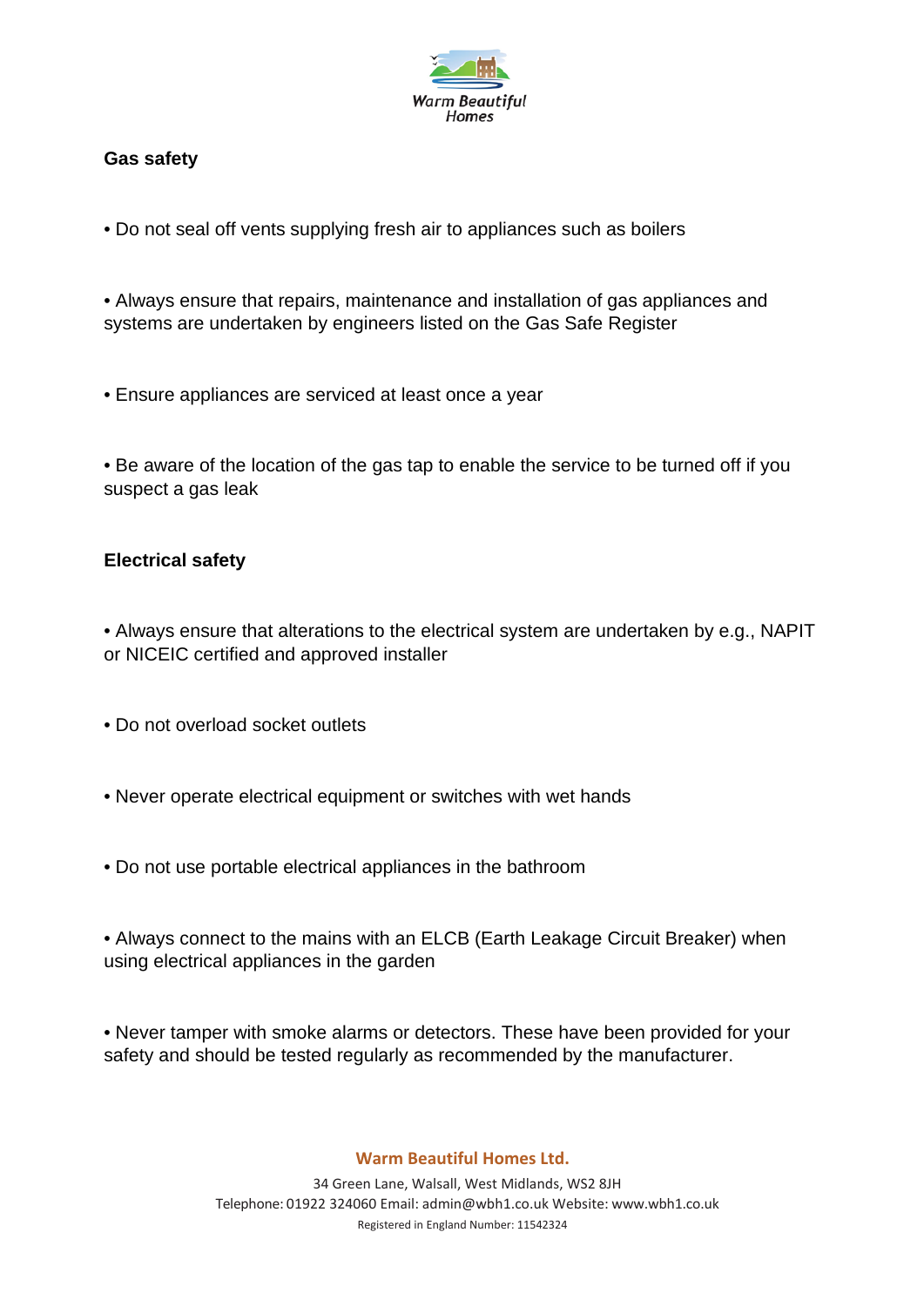

#### **Drilling and nailing into walls and floors**

• Always check the location of pipes and cables prior to drilling or fixing into walls and floors. Unprotected cables and pipes may be located just behind the plaster or plasterboard and beneath the floor decking.

• As a general rule, never drill directly above or below switches and sockets or pipe outlets to appliances or fittings

• Cable and pipe detectors are available from DIY stores.

### **Tree planting**

• Both tree planting and tree felling close to the house can cause damage to foundations or drainage systems, particularly in clay soils. Risk of damage is significantly higher if planting within 10m of the house; the safe distance will depend on the type of tree and you should always seek advice from a specialist.

#### **Digging in the garden**

• Care should always be taken when digging in the garden as fragile drainage pipes and services may be located at shallow depth.

# **The Grounds and Common Areas**

The common areas are the zones within the complex that are enjoyed and shared by all of the owners.

#### **Management Company**

A management company is set up for each development. It is a limited company with shares. It will not have a bank account at the point of transfer which is something that the company may well wish to consider.

#### **Warm Beautiful Homes Ltd.**